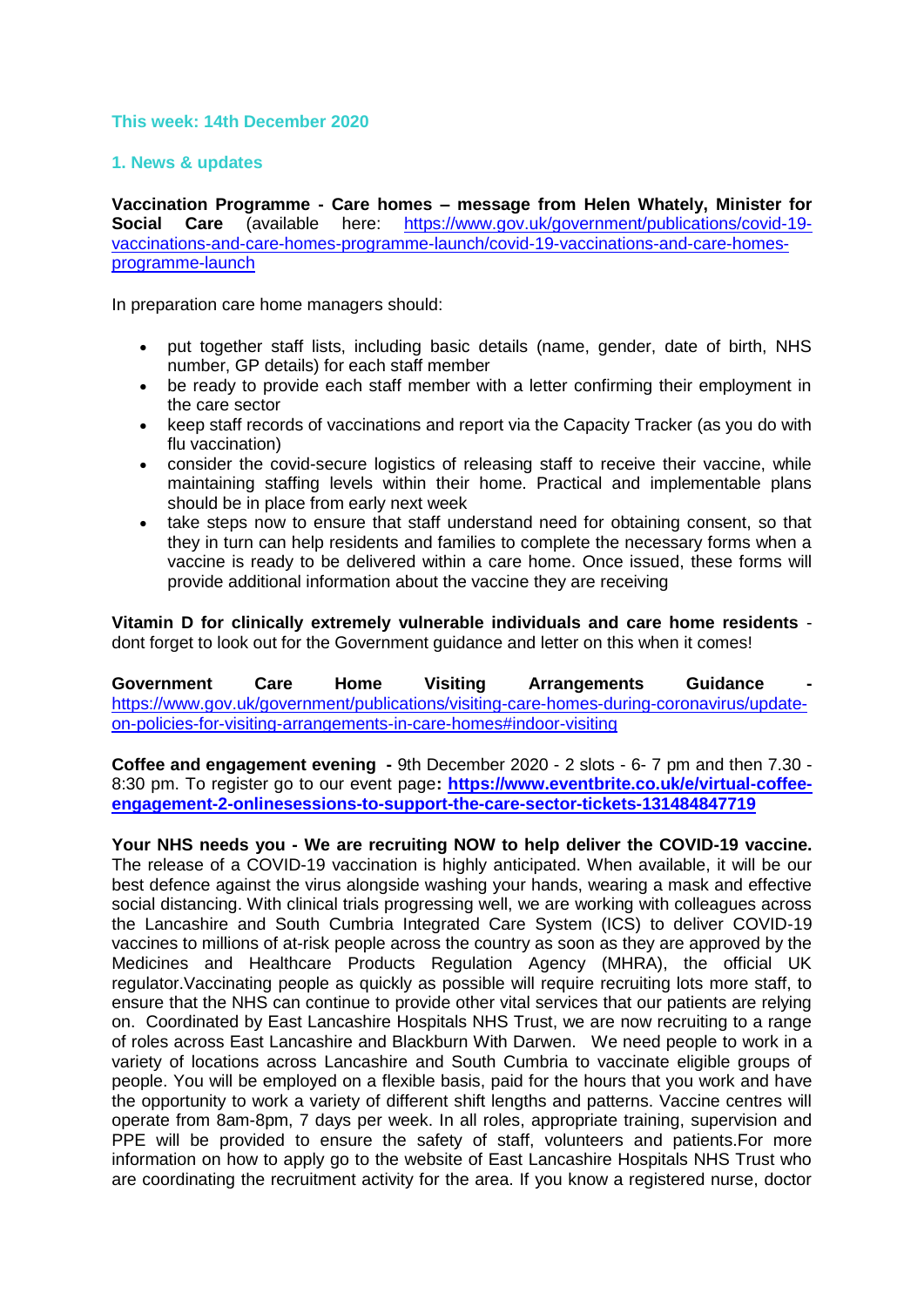or pharmacist who has recently left the profession or retired but may be interested in helping the vaccination effort, then please share this with them. Go to: <https://www.elht.nhs.uk/joinvaccineteam>

**Covid19 Resource Pack for Care Homes** - please do have a look at the Covid19 Resource Pack for Care Homes developed by Lancashire County Council (East Lancs area) and Blackburn with Darwen Council? If not - here it is: <https://www.lancashire.gov.uk/media/920139/covid-19-resource-pack-v3-oct-2020.pdf>

## **2. Policies and procedures**

**End of outbreak reminder –** Please can all managers please ensure they send an email marked " End of Outbreak Notification" with the attached terminal clean checklist to [infectionprevention@lancashire.gov.uk](mailto:infectionprevention@lancashire.gov.uk) as soon as it has been completed. Please refer to the care home resource pack for the associated documents. Timely completion of this will ensure all local databases are up to date with regards to the admission status of your home.

Ventilation Guidance (from the CCG Infection Control Team) - We appreciate that as the weather turns colder it may become difficult to maintain natural ventilation (e.g. opening windows) in care homes and office spaces and still keep staff and residents at a comfortable temperature. However adequate ventilation and air exchange is important in reducing the risk of aerosol transmission. Therefore please consider the points below:

- Ensure you have a ventilation strategy as part of your Providers COVID -19 risk assessment
- Consideration needs to be made regarding adequate ventilation and still ensuring thermal comfort for staff and residents
- When residents are in communal areas consider opening the windows in their bedrooms while they are not occupied
- If staff are cold please ensure the provider Uniform policy is not breached (encourage layers underneath the uniform rather than cardigans) staff should be bare below the elbows
- In communal areas if it is too cold to open the windows continuously consider partial opening or intermittent opening to encourage air exchange

Further Information can be found at:

[https://assets.publishing.service.gov.uk/government/uploads/system/uploads/attachment\\_da](https://assets.publishing.service.gov.uk/government/uploads/system/uploads/attachment_data/file/928720/S0789_EMG_Role_of_Ventilation_in_Controlling_SARS-CoV-2_Transmission.pdf) [ta/file/928720/S0789\\_EMG\\_Role\\_of\\_Ventilation\\_in\\_Controlling\\_SARS-CoV-](https://assets.publishing.service.gov.uk/government/uploads/system/uploads/attachment_data/file/928720/S0789_EMG_Role_of_Ventilation_in_Controlling_SARS-CoV-2_Transmission.pdf)[2\\_Transmission.pdf](https://assets.publishing.service.gov.uk/government/uploads/system/uploads/attachment_data/file/928720/S0789_EMG_Role_of_Ventilation_in_Controlling_SARS-CoV-2_Transmission.pdf)

## **Visiting guidance**:

[https://www.gov.uk/government/publications/arrangements-for-visiting-out-of-the-care](https://www.gov.uk/government/publications/arrangements-for-visiting-out-of-the-care-home/visits-out-of-care-homes)[home/visits-out-of-care-homes](https://www.gov.uk/government/publications/arrangements-for-visiting-out-of-the-care-home/visits-out-of-care-homes)

[https://www.gov.uk/government/publications/visiting-care-homes-during-coronavirus/update](https://www.gov.uk/government/publications/visiting-care-homes-during-coronavirus/update-on-policies-for-visiting-arrangements-in-care-homes)[on-policies-for-visiting-arrangements-in-care-homes](https://www.gov.uk/government/publications/visiting-care-homes-during-coronavirus/update-on-policies-for-visiting-arrangements-in-care-homes)

**COVID19 Care Home Resource Pack V3 October 2020 (latest version) : [https://www.lancashire.gov.uk/media/920139/covid-19-resource-pack-v3-oct-](https://www.lancashire.gov.uk/media/920139/covid-19-resource-pack-v3-oct-2020.pdf)[2020.pdf](https://www.lancashire.gov.uk/media/920139/covid-19-resource-pack-v3-oct-2020.pdf)**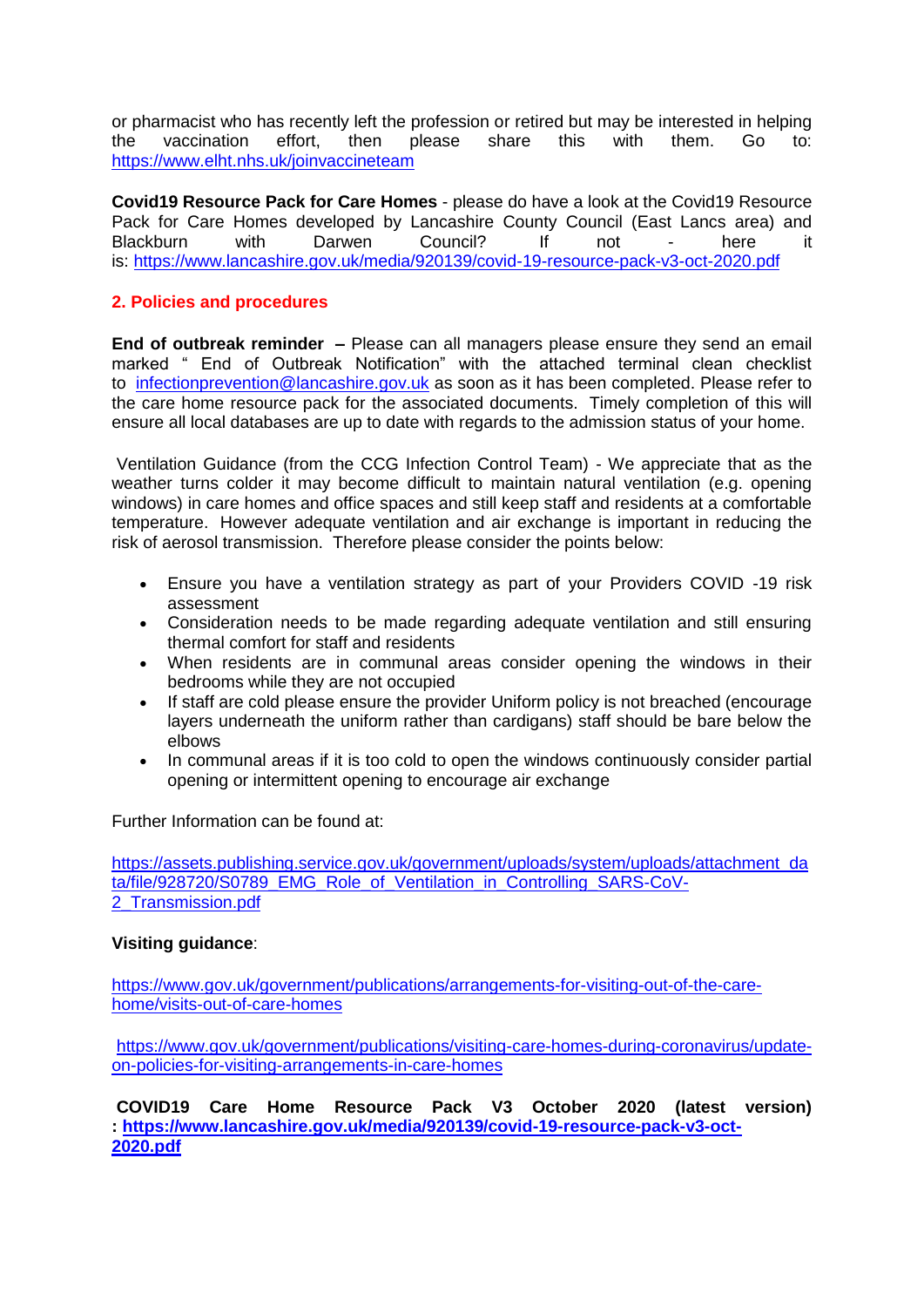# **3. Training opportunities**

**Medicines Management Care Homes 1 & 2 e-learning packages** - are aimed at all care home staff involved with managing medicines. They are the first of several planned elearning packages for Care Homes. You can access them here: <https://www.elmmb.nhs.uk/resource-centre/e-learning-hub/>

**Psychological First Aid for nursing teams working within the care home sector** - the RCN Foundation are calling for teams to apply for funding into Psychological First Aid for nursing teams working within the care home sector throughout the Covid-19 pandemic. The link is: <https://rcnfoundation.rcn.org.uk/latest-news/funding-call>Please contact Sarah McGloin for further details: **Sarah McGloin, Head of Grants and Impact, RCN Foundation,** Tel: 0207 647 3708,Email: [sarah.mcgloin@rcn.org.uk,](mailto:sarah.mcgloin@rcn.org.uk) [www.rcnfoundation.org.uk](https://qni.us6.list-manage.com/track/click?u=69607e85dd2b3ddde59bac2b6&id=6d56d6fe3e&e=2f3634ef4c)

**Educational Grants for Nurses working in Care Homes and Adult Social Care- up to £1000** – the QNI supports Continuing Professional Development for care home nurses as a way of promoting high quality care. If you want to do a short course or module and need financial support then please apply! We are particularly supporting programmes in wound management including leg ulcer management although all courses would be considered. You can apply online at: [https://www.qni.org.uk/help-for-nurses/educational](https://www.qni.org.uk/help-for-nurses/educational-grants/educational-grant-application/)[grants/educational-grant-application/](https://www.qni.org.uk/help-for-nurses/educational-grants/educational-grant-application/) Or download a form at : [https://www.qni.org.uk/help](https://www.qni.org.uk/help-for-nurses/educational-grants/)[for-nurses/educational-grants/](https://www.qni.org.uk/help-for-nurses/educational-grants/) If you would like to discuss further, please contact [joanne.moorby@qni.org.uk](mailto:joanne.moorby@qni.org.uk)

## **End of Life Care**

Advance Care Planning – see guidance for Care Homes and Pennine Lancashire document

- SHADOW Tool see attached information
- SHADOW Training available via telemed laptop or own device

Tuesday and Thursday 2.00-3.00pm accessible from <https://meet.medio.link/webapp/> (**MUST BE ACCESSED VIA GOOGLE CHROME)**

**Access code: 512005** No need to book, just dial in.

\*\*IMPORTANT \*\*Primary Care – Please complete **EPaCCs** template on EMIS for EoLC patients – for more information ; [https://www.gov.uk/government/publications/electronic](https://www.gov.uk/government/publications/electronic-palliative-care-co-ordination-systems-epaccs)[palliative-care-co-ordination-systems-epaccs](https://www.gov.uk/government/publications/electronic-palliative-care-co-ordination-systems-epaccs)

## **4. IPC/PPE**

**IPC Advice – Christmas Gifts for Residents and Service Users** - We are fast approaching Christmas and understand resident's families and friends will be contacting you for advice on how to get gifts and presents to their loved ones. Pennine Lancs Regulated Care Cell has a few tips and advice on how we can safely allow the sharing of presents this year. There is no specific guidance but if you take a sensible IPC transmission based approach then it is really simple;

 If you are self isolating or positive in your household I would recommend not handling / wrapping gifts that cannot be wiped. Consider sending a gift via the store / amazon etc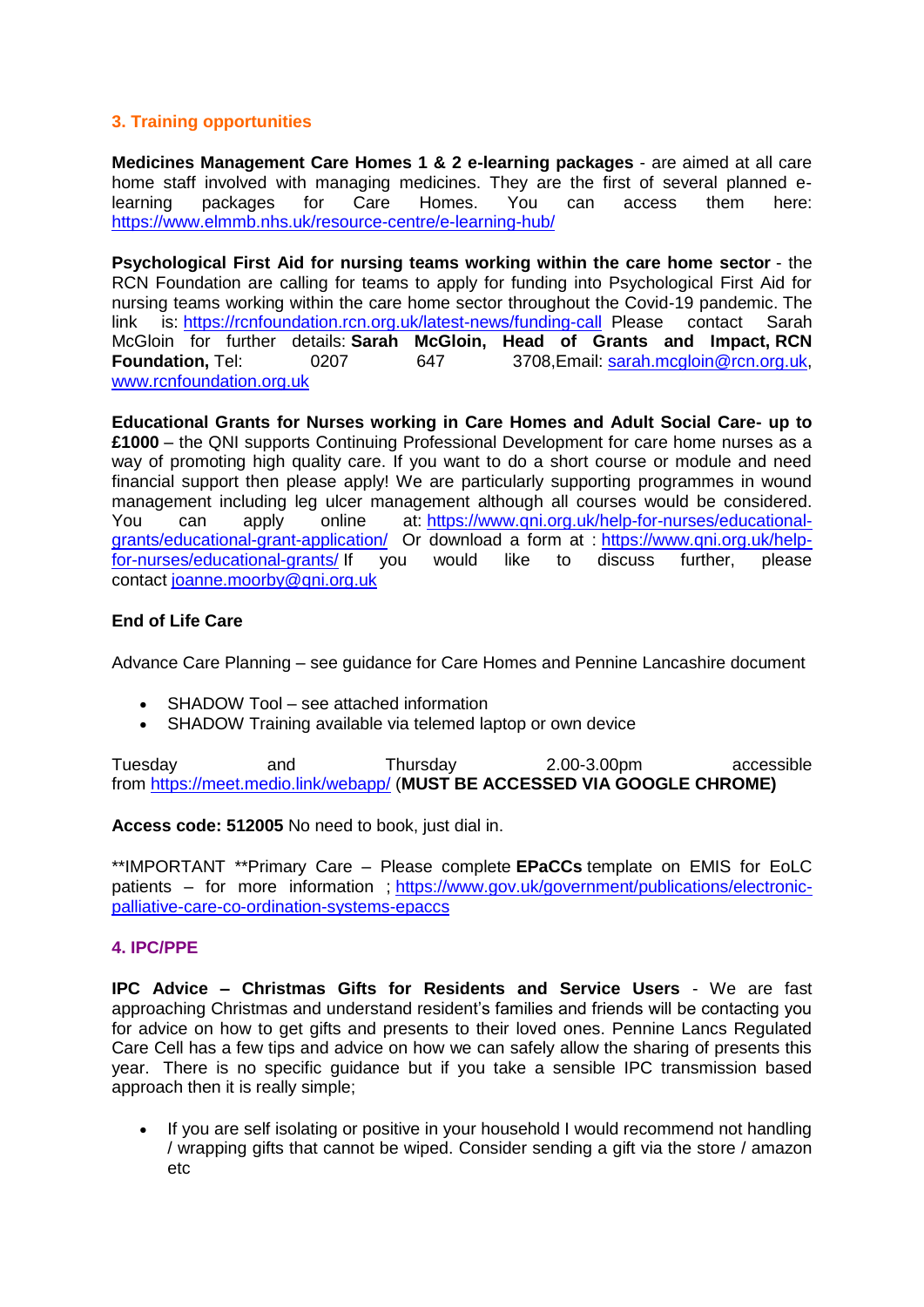- If you are well and buying a gift there is no problem
- There is no evidence of Covid transmission on shopping products and many months ago PHE stated that supermarket shopping did not need to be wiped and disinfected when taken into a house
- The important message is to wash your hands family members should wash their hands before wrapping a gift and the resident should wash their hands after opening and handling the gift.
- Homemade foods from a family to a resident such as mince pies, cake etc are absolutely welcomed for the residents.
- Avoid homemade foods that require refrigeration but if eaten during a visit then this is perfectly acceptable – many residents want to enjoy their family members special food as a treat.

Covid is spread through contact – contaminating hands – then touching mucous membranes of eyes nose or mouth. It is not absorbed through the skin, therefore encourage hand washing

If you would like any further advice please do not hesitate to contact [elccg.regulatedcareprogramme@nhs.net](mailto:elccg.regulatedcareprogramme@nhs.net)

Please follow the link to an updated (as of 4th November 2020) list of local contacts for care providers who are not on the PPE portal. Providers can get PPE through their local authority or local resilience forum[.https://www.gov.uk/guidance/personal-protective-equipment-ppe](https://www.gov.uk/guidance/personal-protective-equipment-ppe-local-contacts-for-care-providers?utm_source=7b0599ce-5951-49ad-aa64-8d33f4581bd8&utm_medium=email&utm_campaign=govuk-notifications&utm_content=daily)[local-contacts-for-care-providers?utm\\_source=7b0599ce-5951-49ad-aa64-](https://www.gov.uk/guidance/personal-protective-equipment-ppe-local-contacts-for-care-providers?utm_source=7b0599ce-5951-49ad-aa64-8d33f4581bd8&utm_medium=email&utm_campaign=govuk-notifications&utm_content=daily) [8d33f4581bd8&utm\\_medium=email&utm\\_campaign=govuk-notifications&utm\\_content=daily](https://www.gov.uk/guidance/personal-protective-equipment-ppe-local-contacts-for-care-providers?utm_source=7b0599ce-5951-49ad-aa64-8d33f4581bd8&utm_medium=email&utm_campaign=govuk-notifications&utm_content=daily)

Please also find the latest Government guidance on PPE as an illustrated guide for community and social care settings: [https://www.gov.uk/government/publications/personal](https://www.gov.uk/government/publications/personal-protective-equipment-ppe-illustrated-guide-for-community-and-social-care-settings)[protective-equipment-ppe-illustrated-guide-for-community-and-social-care-settings](https://www.gov.uk/government/publications/personal-protective-equipment-ppe-illustrated-guide-for-community-and-social-care-settings)

Please also find the CQC guidance to ensure that care settings are compliant with IPC: [https://www.cqc.org.uk/guidance-providers/residential-adult-social-care/infection](https://www.cqc.org.uk/guidance-providers/residential-adult-social-care/infection-prevention-control-care-homes)[prevention-control-care-homes](https://www.cqc.org.uk/guidance-providers/residential-adult-social-care/infection-prevention-control-care-homes)

# **5. Domiciliary Care**

- External link to LCC Covid 19 Site: [https://www.lancashire.gov.uk/practitioners/health-and-social-care/care](https://www.lancashire.gov.uk/practitioners/health-and-social-care/care-serviceprovider-engagement/coronavirus-covid-19-information-for-care-providers/)[serviceprovider-engagement/coronavirus-covid-19-information-for-care-providers/](https://www.lancashire.gov.uk/practitioners/health-and-social-care/care-serviceprovider-engagement/coronavirus-covid-19-information-for-care-providers/)
- External link to the LCC Covid 19 site, that is dom care specific: [https://www.lancashire.gov.uk/practitioners/health-and-social-care/care](https://www.lancashire.gov.uk/practitioners/health-and-social-care/care-serviceprovider-engagement/coronavirus-covid-19-information-for-care-providers/homecare/)[serviceprovider-engagement/coronavirus-covid-19-information-for-care](https://www.lancashire.gov.uk/practitioners/health-and-social-care/care-serviceprovider-engagement/coronavirus-covid-19-information-for-care-providers/homecare/)[providers/homecare/](https://www.lancashire.gov.uk/practitioners/health-and-social-care/care-serviceprovider-engagement/coronavirus-covid-19-information-for-care-providers/homecare/)
- External link to LCC Covid 19 webinar : [https://www.lancashire.gov.uk/practitioners/health-and-social-care/care](https://www.lancashire.gov.uk/practitioners/health-and-social-care/care-serviceprovider-engagement/coronavirus-covid-19-information-for-care-providers/localcommunications-to-providers-and-service-users/covid-19-provider-engagementwebinars/)[serviceprovider-engagement/coronavirus-covid-19-information-for-care](https://www.lancashire.gov.uk/practitioners/health-and-social-care/care-serviceprovider-engagement/coronavirus-covid-19-information-for-care-providers/localcommunications-to-providers-and-service-users/covid-19-provider-engagementwebinars/)[providers/localcommunications-to-providers-and-service-users/covid-19-provider](https://www.lancashire.gov.uk/practitioners/health-and-social-care/care-serviceprovider-engagement/coronavirus-covid-19-information-for-care-providers/localcommunications-to-providers-and-service-users/covid-19-provider-engagementwebinars/)[engagementwebinars/](https://www.lancashire.gov.uk/practitioners/health-and-social-care/care-serviceprovider-engagement/coronavirus-covid-19-information-for-care-providers/localcommunications-to-providers-and-service-users/covid-19-provider-engagementwebinars/)
- General/contractual queries re dom care services and Covid 19 can be sent through to: [care@lancashire.gov.uk](mailto:care@lancashire.gov.uk)

## **6. Primary Care**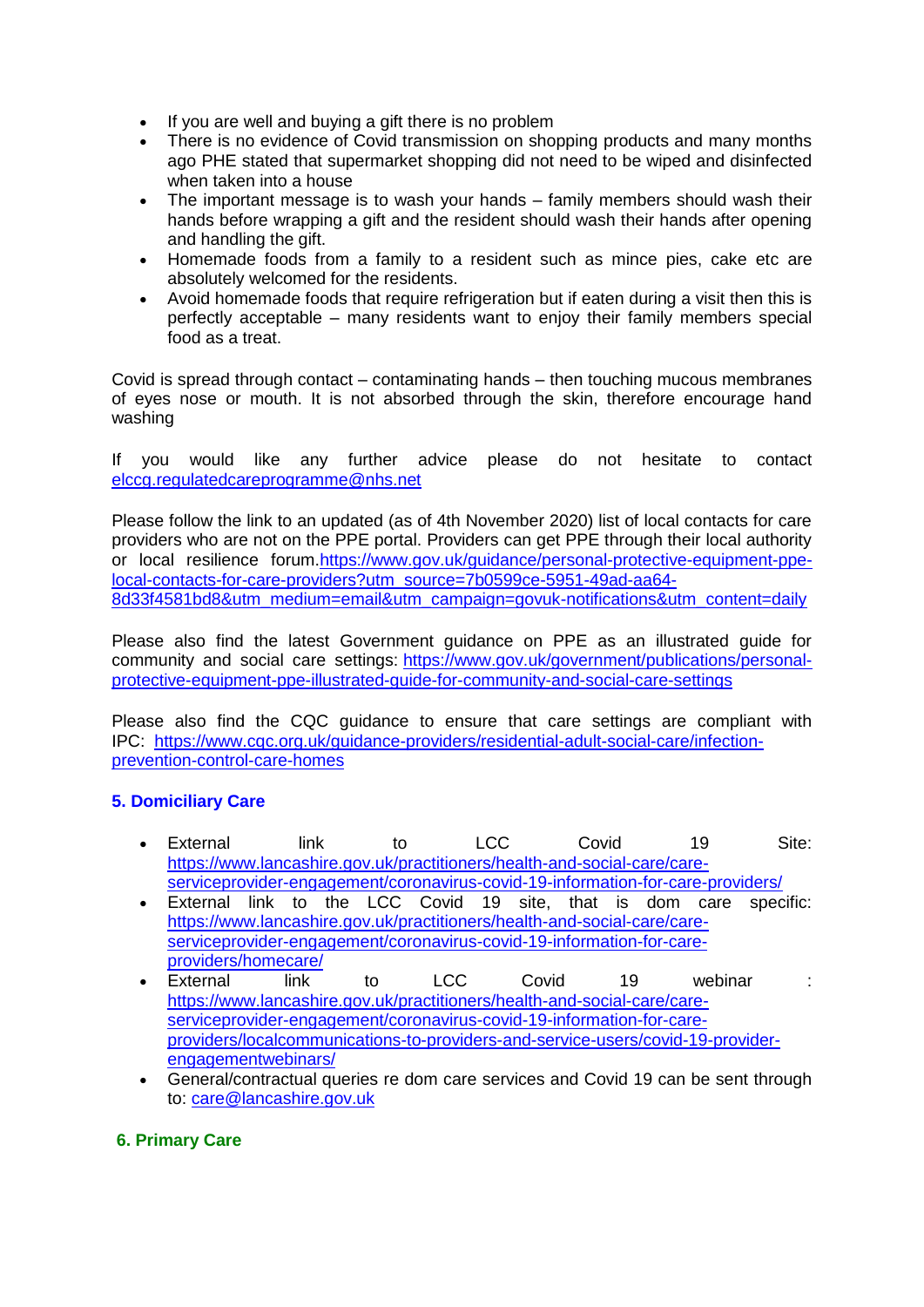For information, please check out the National guidance for post acute covid19 assessment clinics [https://www.england.nhs.uk/coronavirus/guidance-for-everyone/your-covid](https://www.england.nhs.uk/coronavirus/guidance-for-everyone/your-covid-recovery/)[recovery/](https://www.england.nhs.uk/coronavirus/guidance-for-everyone/your-covid-recovery/) and downloadable [here.](file:///E:/images/RegulatedCareSector/C0840_PostCOVID_assessment_clinic_guidance_6_November_2020.pdf)

Please see attached a briefing on the new virtual covid ward developmed by the GPs in Pennine Lancashire: [Virtual Covid Ward Stakeholder Briefing](file:///E:/images/RegulatedCareSector/Pennine_Lancashire_CVW_Stakeholder_Briefing_Final_Oct_20.docx)

# **7. Digital, IT and data**

**NHS Digital will be de-activating all care providers' inactive individual email accounts** that have not been accessed within the last 180 days. These are due to be deleted in December 2020 for North West providers What do you need to do avoid this?

During the fast track application process March – Aug 2020 all providers were set up with 1 Owner and 1 Member account

The 'Owner' is the person that has been set up to manage the shared mailbox. Normally the care home manager/ care home owner. The 'Member' is the staff that will have been deemed responsible by the care home manager to have NHSmail – this tends to be senior care staff, admin, RGNs etc.

The mailbox Owner will have received a 'welcome email' and text message password on the mobile number registered on the fast track application. Please check junk email boxes for the welcome email and the text message password will look like this xxxx-xxxx-xxxx – consists of 3 sets of characters split by a dash

Once you have located the welcome email and text message password contact Mazz Akhtar on 01282 644 723/ [murriam.akhtar@nhs.net](mailto:murriam.akhtar@nhs.net) who can help you with next steps to activate your account

- NHSmail FAQs: [NHS Mail FAQs](images/RegulatedCareSector/NHSmail_FAQs.docx)
- Data Security Protection Toolkit (DSPT): [DSPT Communications](images/RegulatedCareSector/20201023_DSPT_Comms.docx)
- NHS MAIL WEBINARS -

The webinars are designed to advise how to register, set up and how to use your new NHSmail account. Any Care Providers using NHSmail are encouraged to join the training webinars, these are live sessions, so you'll have the opportunity to ask questions throughout. Webinar format:

- Registering for NHSmail
- Welcome email
- Logging in for the first time
- Resetting your password
- NHSmail hints and tips
- Opening a shared mailbox
- Microsoft Teams overview

Webinars run every Tuesday, 2.00pm – 3.00pm. To join the webinar – please use the link:

[Join Microsoft Teams Meeting](https://teams.microsoft.com/l/meetup-join/19%3ameeting_ZGQ1MTkzMDAtZjU4OS00MDhhLWE1ZDgtNmUxNjIyNjcyYmZi%40thread.v2/0?context=%7b%22Tid%22%3a%2203159e92-72c6-4b23-a64a-af50e790adbf%22%2c%22Oid%22%3a%22cc4ef5b2-82a3-43ca-8a81-da50f393d1c8%22%7d)

#### **8. Key dates and information**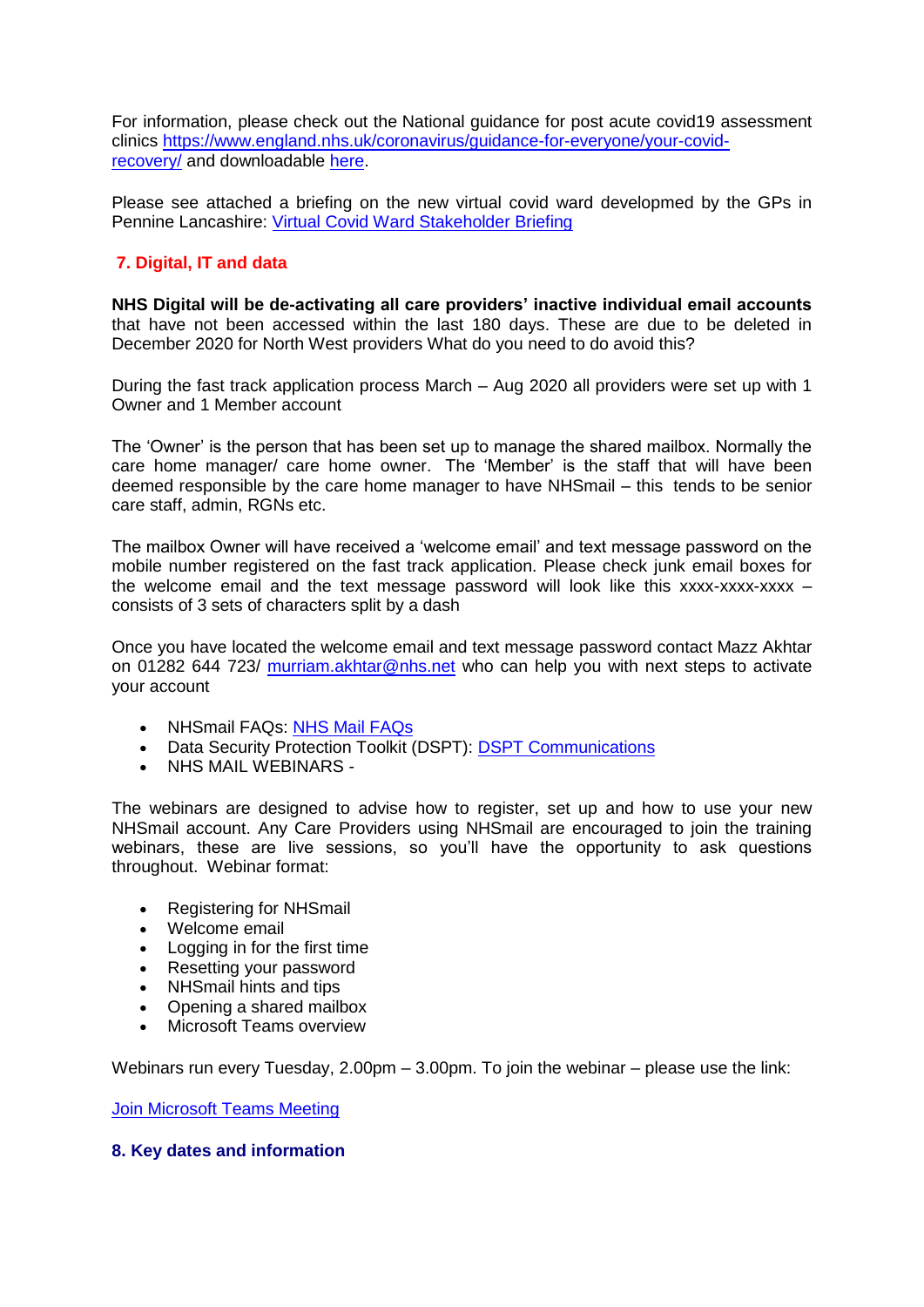Coffee and engagement evenings – full schedule – next meeting is 13th January 2021 and the start times are 5.30 pm and 7 pm

Please see below for the time/dates of the Coffee and Engagement evenings along with the link-

[Click here to join the meeting](https://teams.microsoft.com/l/meetup-join/19%3ameeting_NjkxOTI3M2MtMzdlNC00MDliLWFhMjgtZmZiZjMzZGI5OTkw%40thread.v2/0?context=%7b%22Tid%22%3a%2237c354b2-85b0-47f5-b222-07b48d774ee3%22%2c%22Oid%22%3a%22a2ec35af-1c40-4f8f-8903-a088b26ed2a2%22%7d)

*5.30-6.30pm* 10/12/2020 13/01/2021 10/02/2021 10/03/2021 14/04/2021 12/05/2021 *7.00 -8.00pm* 10/12/2020 13/01/2021 10/02/2021 10/03/2021 14/04/2021 12/05/2021

**East Lancashire Hospice – Cuppa and Covid** – support for caring professionals (see flyer)

**Families, carers and staff surveys** - Healthwatch BwD is keen to understand the views of families and carers as well as your views and experiences of working in a local residential care home since the start of the Covid-19 pandemic - both what has worked well and the challenges you have faced. Please share with staff and colleagues to let us know your thoughts through this short, anonymous survey. These are for East Lancashire as well as BwD care homes:

Families/carers survey link - <https://www.surveymonkey.co.uk/r/DKR3ZMR>

Staff survey - <https://www.surveymonkey.co.uk/r/F37VV7N>

The CCG Regulated Care Sector Team have been holding virtual coffee chats with colleagues from care homes. We understand that it is hard for everyone to make these (more to be announced!), so we have created a survey that we would like you to complete. It is a way of helping you tell us what is important for you and your care home or service, adn what sort of issues you have that we may be able to help deal with or respond to: [https://www.surveymonkey.co.uk/r/COVID\\_VCC](https://www.surveymonkey.co.uk/r/COVID_VCC)

## **And finally:**

Queries? Contact [elccg.regulatedcareprogramme@nhs.net](mailto:elccg.regulatedcareprogramme@nhs.net)

Questions? Go to:<https://eastlancsccg.nhs.uk/>

Facebook us: @PennineLancashireRegulatedCareProviders Community group

#### **Previous editions :**

[Issue No 5, 7th December 2020](images/Regulated_Care_Previous_Issue_No_5_7th_December_2020.pdf)

[Issue No 4, 30th November 2020](images/1._30th_November_2020.docx)

[Issue No 3, 20th November 2020](images/Regulated_Care_Previous_Issue_No_3_20th_Nov_2020.pdf)

[Issue No 2, 13th November 2020](images/Regulated_Care_Previous_Issue_No_2_13th_Nov_2020.pdf)